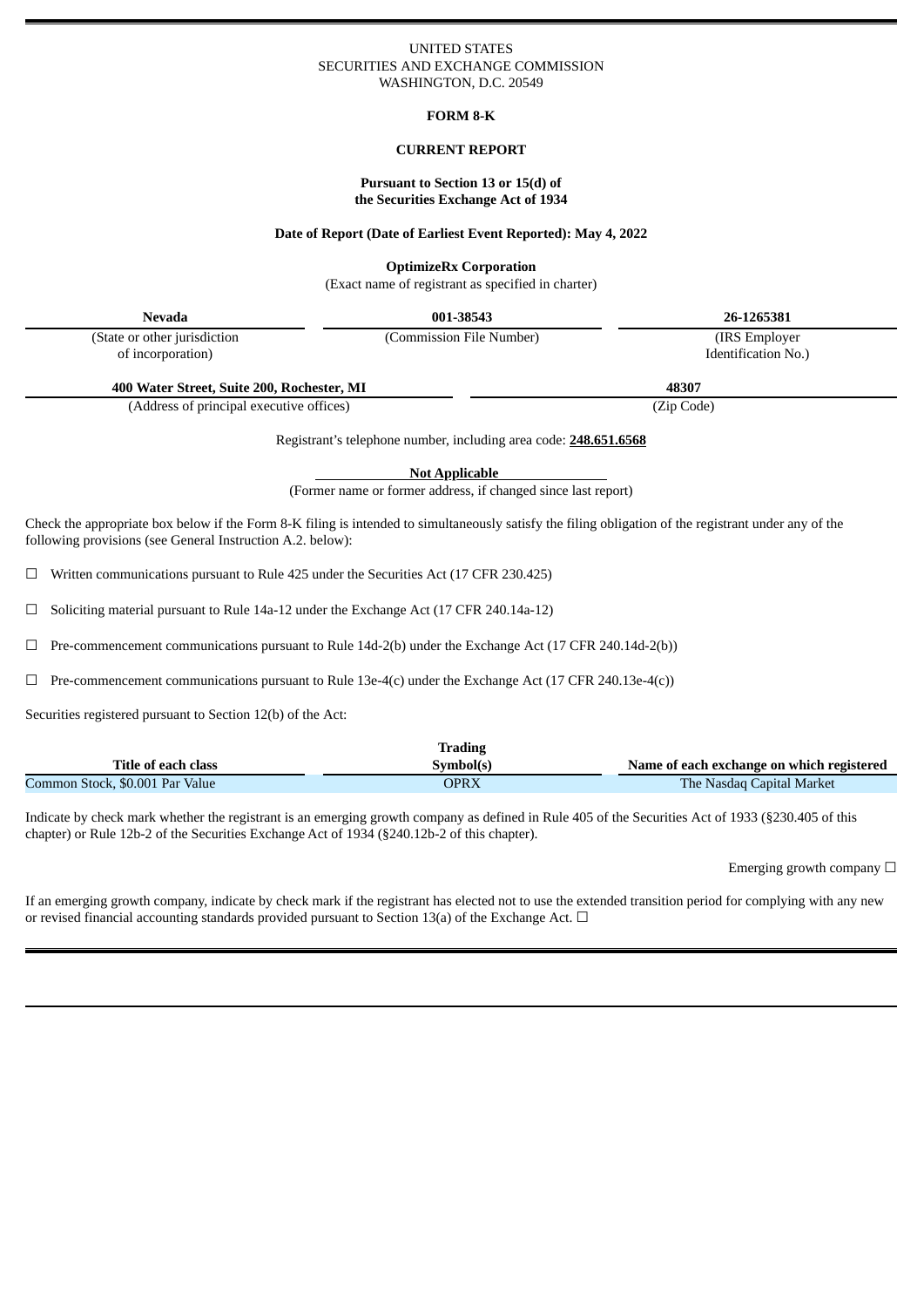# **Item 2.02 Results of Operations and Financial Condition.**

On May 4, 2022, OptimizeRx Corporation issued a press release announcing its financial results for the first quarter ended March 31, 2022. A copy of the press release is furnished with this Current Report on Form 8-K as Exhibit 99.1 and is incorporated herein by reference.

The information in this Item 2.02 and Exhibit 99.1 attached hereto are furnished and shall not be deemed "filed" for purposes of Section 18 of the Securities Exchange Act of 1934, as amended (the "Exchange Act"), or otherwise subject to the liabilities of that section, nor shall such information be deemed incorporated by reference into any filing under the Securities Act of 1933, as amended, or the Exchange Act, except as expressly set forth by specific reference in such filing.

# **Item 9.01. Financial Statements and Exhibits.**

| Exhibit |                                                                              |
|---------|------------------------------------------------------------------------------|
| Number  | Description                                                                  |
|         |                                                                              |
| 99.1    | Press release, dated May 4, 2022                                             |
|         |                                                                              |
| 104     | Cover Page Interactive Data File (embedded within the Inline XBRL document). |
|         |                                                                              |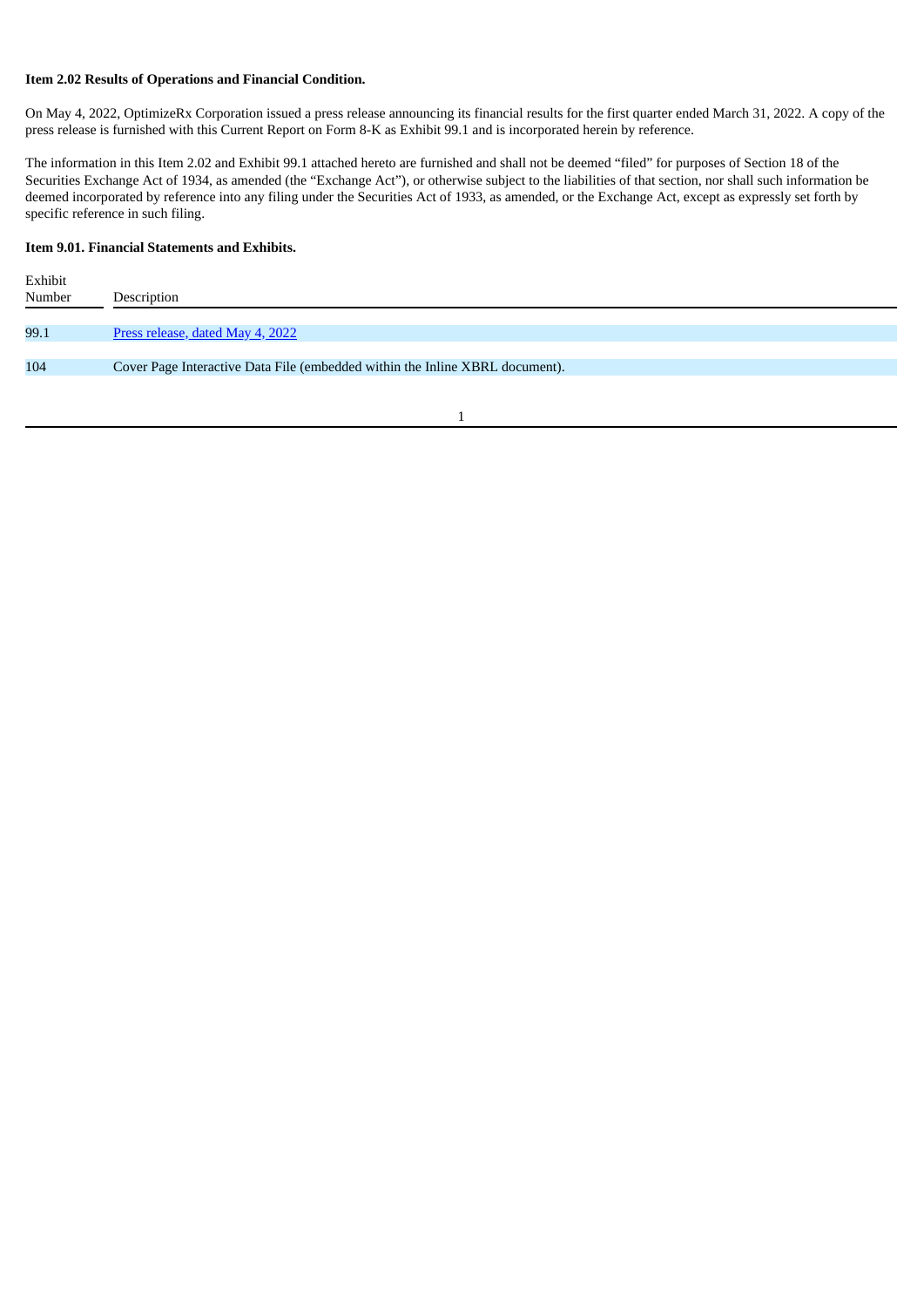# **SIGNATURES**

Pursuant to the requirements of the Securities Exchange Act of 1934, the registrant has duly caused this report to be signed on its behalf by the undersigned hereunto duly authorized.

# **OPTIMIZERX CORPORATION**

Date: May 4, 2022 By: /s/ Edward Stelmakh

Name: Edward Stelmakh Title: Chief Financial Officer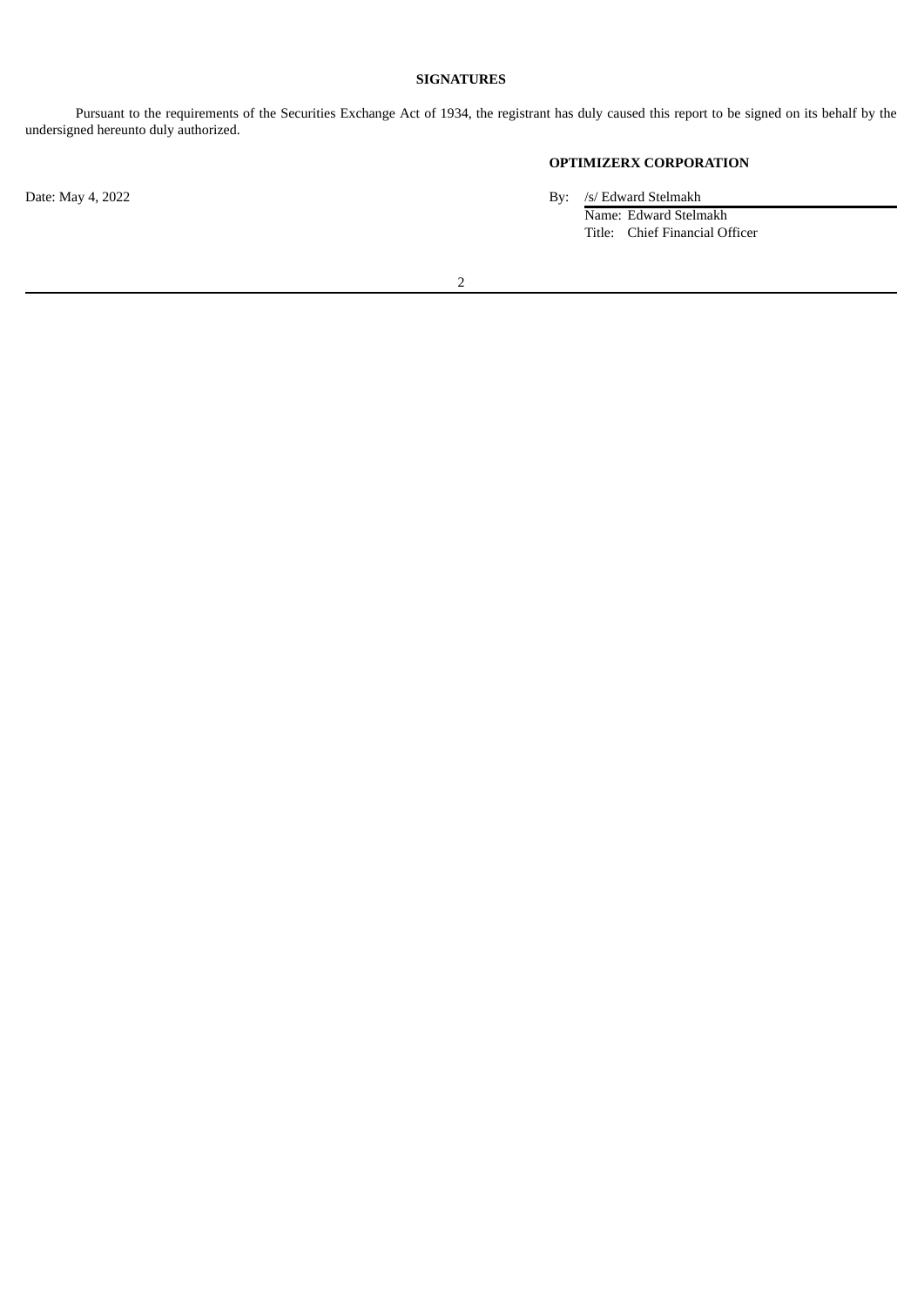# Optimize Rx

# <span id="page-3-0"></span>**OptimizeRx Reports First Quarter 2022 Financial Results, Revenue Up 22%, Successfully Completes EvinceMed Acquisition**

- Revenue Up 22% to \$13.7 million on increased average revenue per top 20 pharmaceutical manufacturer client
- Traction with top 20 pharmaceutical manufacturers continues to advance and drive growth
- Cash flow positive from operations of \$4.1 million

**ROCHESTER, Mich. – May 4, 2022 –** OptimizeRx Corp. (the "Company") (Nasdaq: OPRX), a leading provider of point-of-care technology solutions helping patients start and stay on therapy, reported results for the three months ended March 31, 2022. Quarterly comparisons are to the same year-ago period.

|                                                                      | <b>TTM March 31</b> |           |      |           |  |  |
|----------------------------------------------------------------------|---------------------|-----------|------|-----------|--|--|
| Key Performance Indicators (KPIs)*                                   | 2022                |           | 2021 |           |  |  |
| Average revenue per top 20 pharmaceutical manufacturers              |                     | 2.549.836 |      | 2,120,780 |  |  |
| Percent of top 20 pharmaceutical manufacturers that are clients      |                     | 95%       |      | 85%       |  |  |
| Top 20 pharmaceutical manufacturers as percent of total net revenues |                     | 76%       |      | 77%       |  |  |
| Net revenue retention                                                |                     | 124%      |      | 161%      |  |  |
| Revenue per average full-time employee (FTE)                         |                     | 733.275   |      | 634,571   |  |  |

#### **Financial Highlights**

- Revenue in the first quarter of 2022 increased 22% to a record \$13.7 million, from \$11.2 million as compared to the same year ago period.
- Gross profit in the first quarter of 2022 increased 32% year-over-year to \$8.1 million.
- GAAP net loss totaled \$3.8 million or \$(0.21) per basic and diluted share in the first quarter.
- Non-GAAP net loss in the first quarter totaled \$0.1 million or \$(0.01) per basic and fully diluted shares outstanding. (see definition of this non-GAAP measure and reconciliation to GAAP, below).
- Cash and cash equivalents totaled \$89.0 million as of March 31, 2022 as compared to \$84.7 million as of December 31, 2021.

#### **Year To Date Highlights**

- Completed the acquisition of EvinceMed, a specialty drug prescription initiation platform.
- Ranked as one of The Americas' fastest-growing companies by the Financial Times for the third consecutive year
- Announced the deployment of OptimizeRx's digital access solution to address and streamline patient therapy initiation challenges for a top 10 pharmaceutical manufacturer.
- Published the Company's first Environmental, Social and Governance (ESG) report
- Mike Rousselle, OptimizeRx's vice president of data product, named to MM+M's "40 Under 40 List"
- OptimizeRx's AI-Driven *Therapy Initiation and Persistence Platform* won Business Intelligence's 2022 BIG Innovation Award.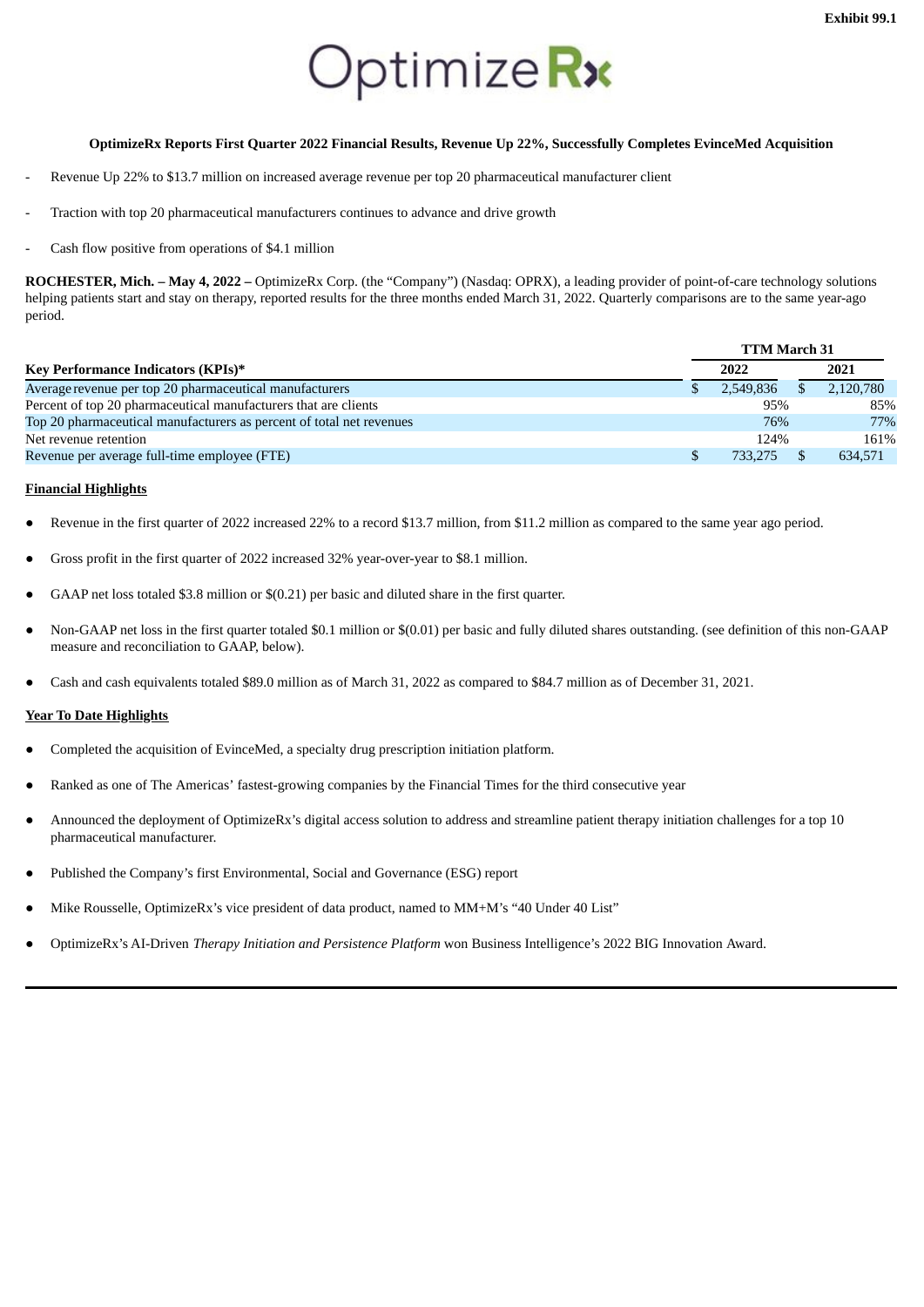#### **Management Commentary**

Will Febbo, OptimizeRx CEO commented, "We are very pleased with the financial and operational progress made during the quarter and believe a significant portion of the heavy lifting for the Company to hit its 2022 objectives has already been achieved. Our business continues to see limited impact from many of the supply chain related and inflationary macro headwinds that are impacting other industries. Moreover, rapidly shifting pharma commercial models with the need for uninterrupted access to HCPs are acting as catalysts and resulting in increased traction for our commercial team. As a result, my confidence in the trajectory of our business and recently introduced KPIs has only increased this year."

"We are also delighted to note the completion of the EvinceMed acquisition, which helps further our industry-leading position and ultimately serves to expand us within key markets, including specialty medications. The acquisition expands the reach of our point-of-care solutions by simplifying the prescribing process of specialty medications and enabling greater access for patients across the nation's largest digital HCP network." concluded Mr. Febbo.

#### **Q1 2022 Financial Summary**

**Total revenue** reported for the three months ended March 31, 2022 was approximately \$13.7 million, an increase of 22% over the approximately \$11.2 million from the same period in 2021. The increased revenue resulted from increased sales from our core messaging solutions.

**Gross margin** increased to 59% from 55% in the year-ago quarter, with the increase related to a more favorable channel partner and solution mix.

**Operating expenses** totaled \$11.9 million and increased from \$6.8 million in the same year-ago quarter. This increase in expense is primarily due to investment in, and expansion of, our workforce to enable future growth and includes \$2.5 million in additional stock based compensation than was recognized in the year-ago quarter.

**Net loss** on a GAAP basis was approximately \$3.8 million or \$(0.21) per basic and diluted share, as compared to a net loss of \$0.6 million or \$(0.04) per basic and fully diluted share in the first quarter of 2021.

**Non-GAAP net loss** was \$0.1 million or \$(0.01) per basic and fully diluted shares outstanding, compared to non-GAAP net income of \$0.6 million or \$0.04 and \$0.03 per basic and fully diluted share in the same year-ago period (see definition of this non-GAAP measure and reconciliation to GAAP, below).

**Cash and cash equivalents** totaled \$89.0 million as of March 31, 2022, as compared to \$84.7 million as of December 31, 2021. The increase to our cash balance was almost completely due to cash flows from operating activities.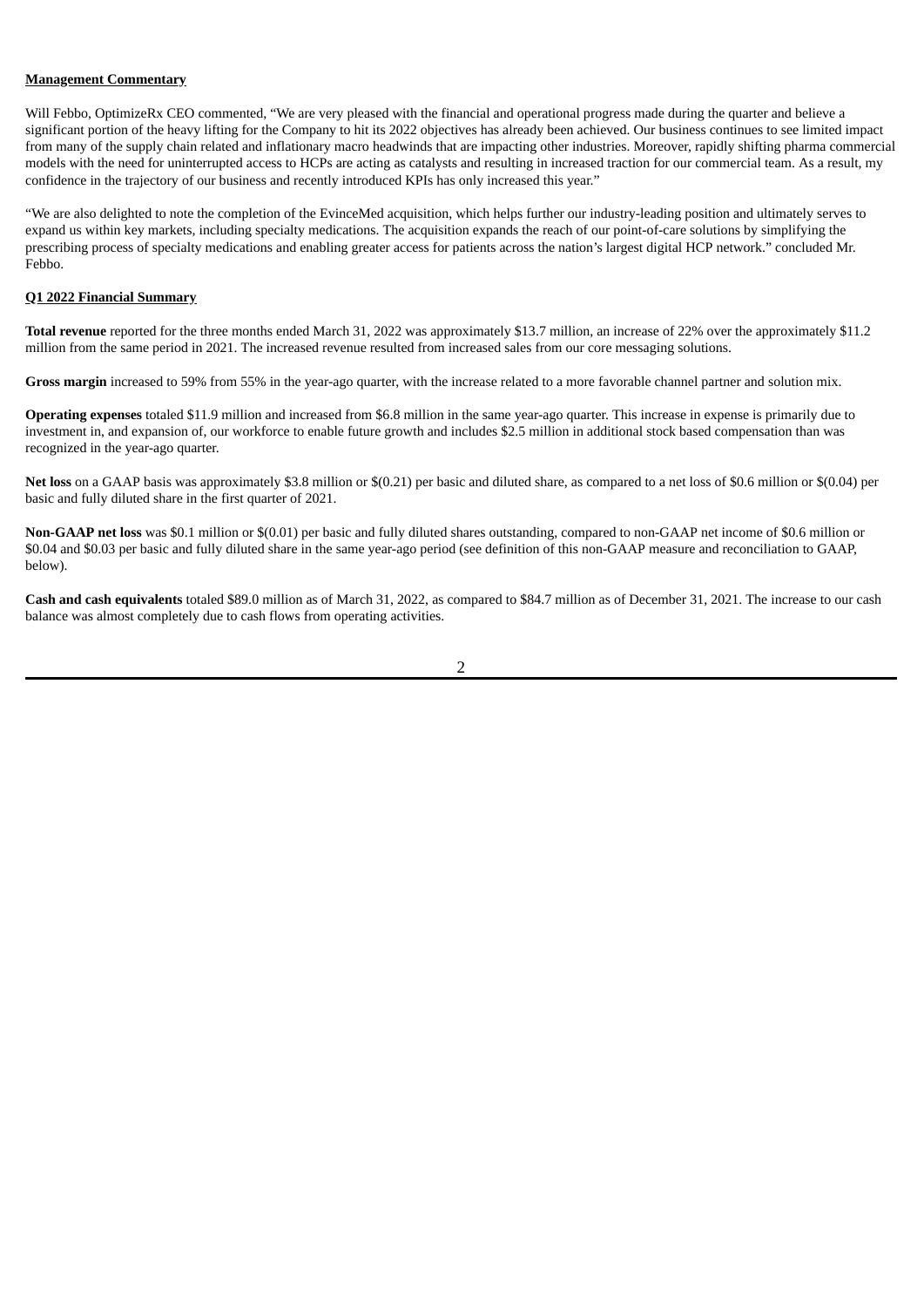#### 2022 Financial Outlook

The Company is reaffirming its full year financial outlook for 2022 and continues to expect net revenues of \$80 million to \$85 million, representing yearover-year growth of 31% to 39%, respectively, and gross margins to come in between 57% and 60%.

The Company expects revenue growth will align closely with continued progress on the KPIs highlighted above and will be driven by its "land and expand" strategy of obtaining new customers and growing its existing clients' spend by increasing the number of solutions each brand leverages, the number of brands supported, and overall utilization of its platform.

#### **Conference Call**

OptimizeRx management will host the presentation, followed by a question-and-answer period.

Date: Wednesday, May 4, 2022 Time: 4:30 p.m. Eastern time (1:30 p.m. Pacific time) Web access: https://event.choruscall.com/mediaframe/webcast.html?webcastid=mJzKX2F9 Toll-free dial-in number: 1-877-423-9813 International dial-in number: 1-201-689-8573 Conference ID: 13729156

Please call the conference telephone number five minutes prior to the start time.

A replay of the call will remain available for 12 months via the Investors section of the OptimizeRx website at www.optimizerx.com/investors.

#### **Definition and Use of Non-GAAP Financial Measures**

This earnings release includes a presentation of non-GAAP net income (loss) and non-GAAP earnings (loss) per share or non-GAAP EPS, both of which are non-GAAP financial measures.

The Company defines non-GAAP net income (loss) as GAAP net income (loss) with an adjustment to add back depreciation, amortization, stock-based compensation, acquisition expenses, income or loss related to the fair value of contingent consideration, and deferred income taxes. Non-GAAP EPS is defined as non-GAAP net income (loss) divided by the number of weighted average shares outstanding on a basic and diluted basis. The Company has provided non-GAAP financial measures to aid investors in better understanding its performance. Management believes that these non-GAAP financial measures provide additional insight into the operations and cashflow of the Company.

Because of varying available valuation methodologies, subjective assumptions and the variety of equity instruments that can impact a Company's non-cash operating expenses, management believes that providing non-GAAP financial measures that excludes non-cash expenses allows for meaningful comparisons between the Company's core business operating results and those of other companies, as well as provides an important tool for financial and operational decision making and for evaluating the Company's own core business operating results over different periods of time.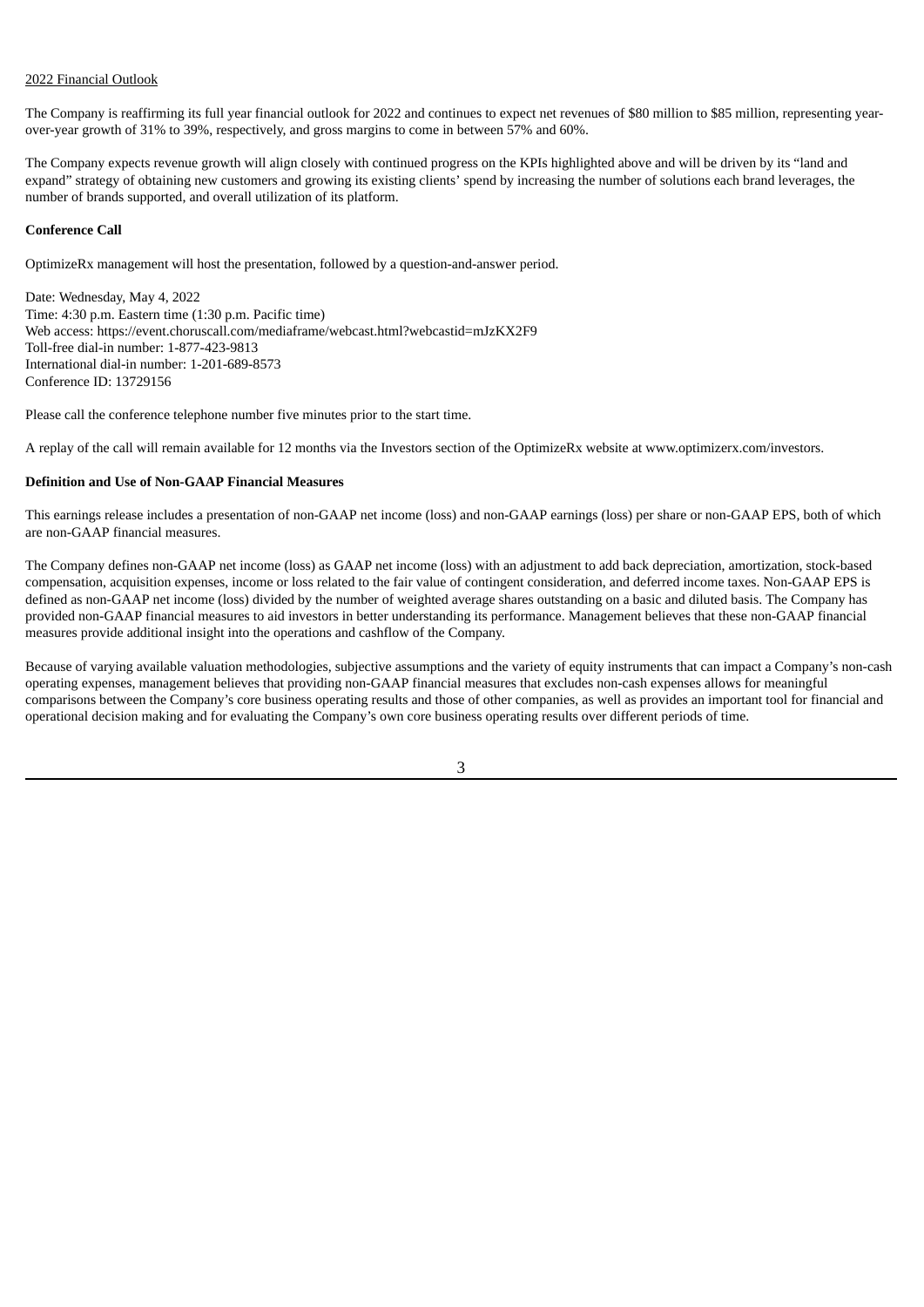The Company's non-GAAP net income (loss) and non-GAAP EPS measures may not provide information that is directly comparable to that provided by other companies in the Company's industry, as other companies in the industry may calculate such non-GAAP financial results differently. The Company's non-GAAP net income (loss) and non-GAAP EPS are not measurements of financial performance under GAAP and should not be considered as an alternative to operating income or as an indication of operating performance or any other measure of performance derived in accordance with GAAP. The Company does not consider these non-GAAP measures to be substitutes for or superior to the information provided by its GAAP financial results.

The table, "Reconciliation of non-GAAP to GAAP Financial Measures," included below, provides a reconciliation of non-GAAP net income (loss) and non-GAAP EPS for the three months ended March 31, 2022 and 2021.

#### **Definition of Key Performance Indicators\***

**Top 20 pharmaceutical manufacturers:** Top 20 pharmaceutical manufacturers are based on Fierce Pharma's "The top 20 pharma companies by 2020 revenue."

**Net revenue retention**: Net revenue retention is a comparison of revenue generated from all clients in the previous period to total revenue generated from the same clients in the following year (i.e., excludes new client relationships for the most recent year).

**Revenue per average Full Time Employee:** We define revenue per average full-time employee (FTE) as total revenue over the last 12 months (LTM) divided by the average number of employees over the LTM, which is calculated by taking our total number of FTEs at the end of the prior year period by our total FTE headcount at the end of the most recent.

#### **About OptimizeRx**

OptimizeRx is the best-in-class health technology company enabling care-focused engagement between life sciences organizations, healthcare providers, and patients at critical junctures throughout the patient care journey. Connecting over 60% of U.S. healthcare providers and millions of their patients through the most intelligent technology platform embedded within a proprietary digital point-of-care network, OptimizeRx helps patients start and stay on their medications.

For more information, follow the Company on Twitter, LinkedIn or visit www.optimizerx.com.

#### **Important Cautions Regarding Forward-Looking Statements**

This press release contains forward-looking statements within the meaning of the Private Securities Litigation Reform Act of 1995. Words such as "anticipates", "believes", "estimates", "expects", "forecasts", "intends", "plans", "projects", "targets", "designed", "could", "may", "should", "will" or other similar words and expressions are intended to identify these forward-looking statements. All statements that reflect the Company's expectations, assumptions, projections, beliefs or opinions about the future, other than statements of historical fact, are forward-looking statements, including, without limitation, statements relating to the Company's growth, business plans and future performance. These forward-looking statements are based on the Company's current expectations and assumptions regarding the Company's business, the economy, and other future conditions. The Company disclaims any intention or obligation to publicly update or revise any forward-looking statements, whether because of new information, future events, or otherwise, except as required by applicable law. Forward-looking statements are inherently subject to risks and uncertainties, some of which cannot be predicted, or quantified. Future events and actual results could differ materially from those set forth in, contemplated by, or underlying the forward-looking statements. The risks and uncertainties to which forward-looking statements are subject include, but are not limited to, the effect of government regulation, competition, and other risks summarized in the Company's Annual Report on Form 10-K for the fiscal year ended December 31, 2021, its subsequent Quarterly Reports on Form 10-Q, and its other filings with the Securities and Exchange Commission.

#### **OptimizeRx Contact**

Andy D'Silva, SVP Corporate Finance adsilva@optimizerx.com

#### **Media Relations Contact**

Maira Alejandra, Media Relations Manager malejandra@optimizerx.com

#### **Investor Relations Contact**

Ashley Robinson LifeSci Advisors, LLC arr@lifesciadvisors.com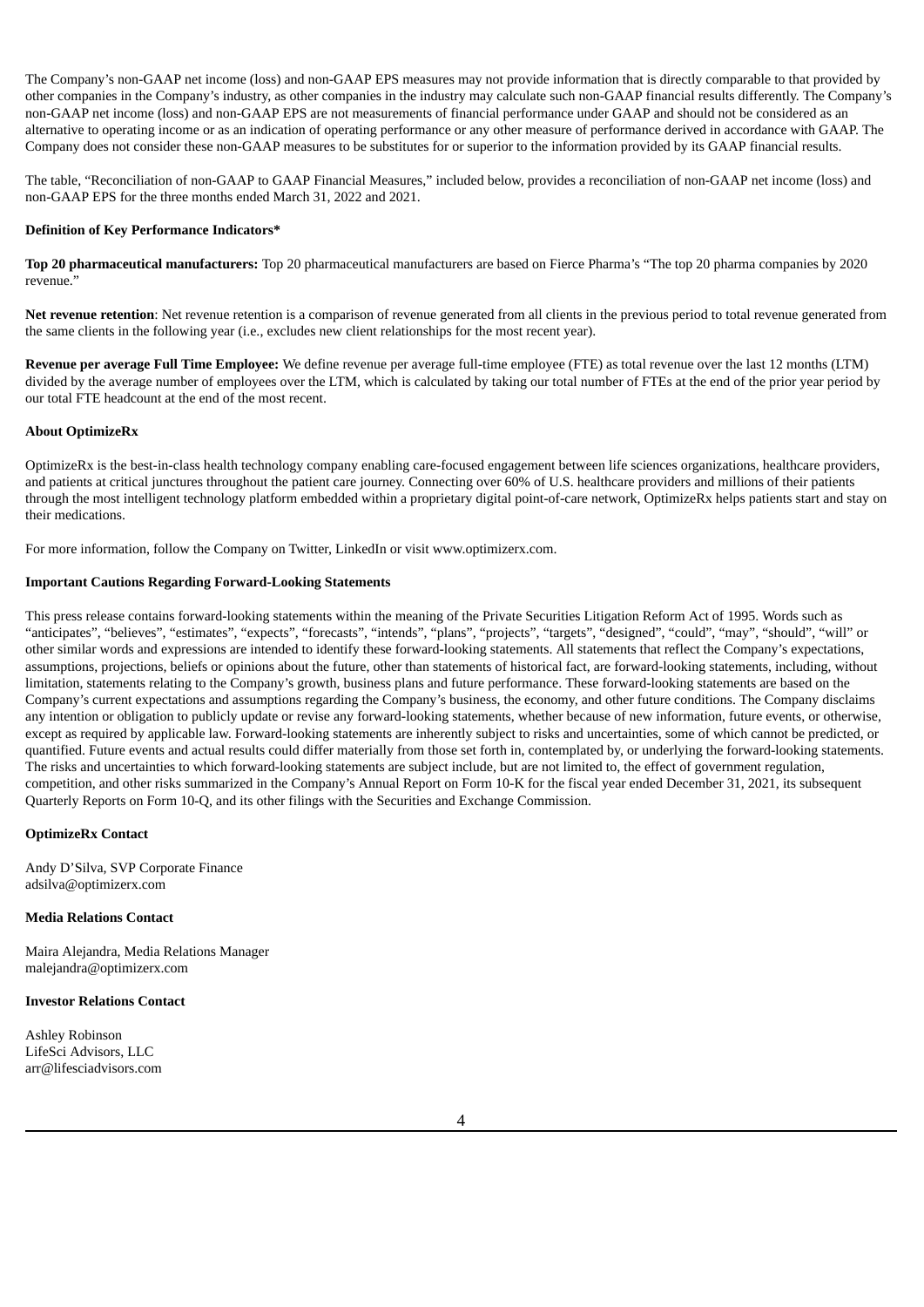# **OPTIMIZERx CORPORATION CONDENSED CONSOLIDATED BALANCE SHEETS (UNAUDITED)**

|                                                                                                                    |    | March 31,<br>2022 |                | December 31,<br>2021 |  |
|--------------------------------------------------------------------------------------------------------------------|----|-------------------|----------------|----------------------|--|
| <b>ASSETS</b>                                                                                                      |    |                   |                |                      |  |
| <b>Current Assets</b>                                                                                              |    |                   |                |                      |  |
| Cash and cash equivalents                                                                                          | \$ | 88,954,391        | \$             | 84,681,770           |  |
| Accounts receivable, net                                                                                           |    | 19,135,824        |                | 24,800,585           |  |
| Prepaid expenses and other                                                                                         |    | 4,609,489         |                | 5,630,655            |  |
| <b>Total Current Assets</b>                                                                                        |    | 112,699,704       |                | 115,113,010          |  |
| Property and equipment, net                                                                                        |    | 137,441           |                | 143,818              |  |
| <b>Other Assets</b>                                                                                                |    |                   |                |                      |  |
| Goodwill                                                                                                           |    | 14,740,031        |                | 14,740,031           |  |
| Intangible assets, net                                                                                             |    | 10,548,884        |                | 10,975,474           |  |
| Security deposits and other assets                                                                                 |    | 12,859            |                | 12,859               |  |
| <b>Total Other Assets</b>                                                                                          |    | 25,301,774        |                | 25,728,364           |  |
| <b>TOTAL ASSETS</b>                                                                                                | \$ | 138,138,919       |                | \$140,985,192        |  |
|                                                                                                                    |    |                   |                |                      |  |
| <b>LIABILITIES AND STOCKHOLDERS' EQUITY</b>                                                                        |    |                   |                |                      |  |
| <b>Current Liabilities</b>                                                                                         |    |                   |                |                      |  |
| Accounts payable - trade                                                                                           | \$ | 600,729           | $\mathfrak{S}$ | 606,808              |  |
| Accrued expenses                                                                                                   |    | 1,718,055         |                | 2,902,836            |  |
| Revenue share payable                                                                                              |    | 3,175,719         |                | 4,378,216            |  |
| Current portion of lease obligations                                                                               |    | 87,581            |                | 90,982               |  |
| Current portion of contingent purchase price payable                                                               |    |                   |                |                      |  |
| Deferred revenue                                                                                                   |    | 1,293,044         |                | 1,389,907            |  |
| <b>Total Current Liabilities</b>                                                                                   |    | 6,875,128         |                | 9,368,749            |  |
| Non-Current Liabilities                                                                                            |    |                   |                |                      |  |
| Lease liabilities, net of current portion                                                                          |    | 212,946           |                | 236,726              |  |
| <b>Total Liabilities</b>                                                                                           |    | 7,088,074         |                | 9,605,475            |  |
| Commitments and contingencies (See note 8)                                                                         |    |                   |                |                      |  |
| Stockholders' Equity                                                                                               |    |                   |                |                      |  |
| Preferred stock, \$0.001 par value, 10,000,000 shares authorized, none issued and outstanding at March 31, 2022 or |    |                   |                |                      |  |
| December 31, 2021                                                                                                  |    |                   |                |                      |  |
| Common stock, \$0.001 par value, 166,666,667 shares authorized, 17,902,608 and 17,860,975 shares issued and        |    |                   |                |                      |  |
| outstanding at March 31, 2022 and December 31, 2021, respectively                                                  |    | 17,903            |                | 17,861               |  |
| Additional paid-in-capital                                                                                         |    | 170,047,698       |                | 166,615,514          |  |
| Accumulated deficit                                                                                                |    | (39,014,756)      |                | (35, 253, 658)       |  |
| <b>Total Stockholders' Equity</b>                                                                                  |    | 131,050,845       |                | 131,379,717          |  |
| TOTAL LIABILITIES AND STOCKHOLDERS' EQUITY                                                                         | S  | 138,138,919       |                | \$140,985,192        |  |

The accompanying notes are an integral part of these condensed consolidated financial statements.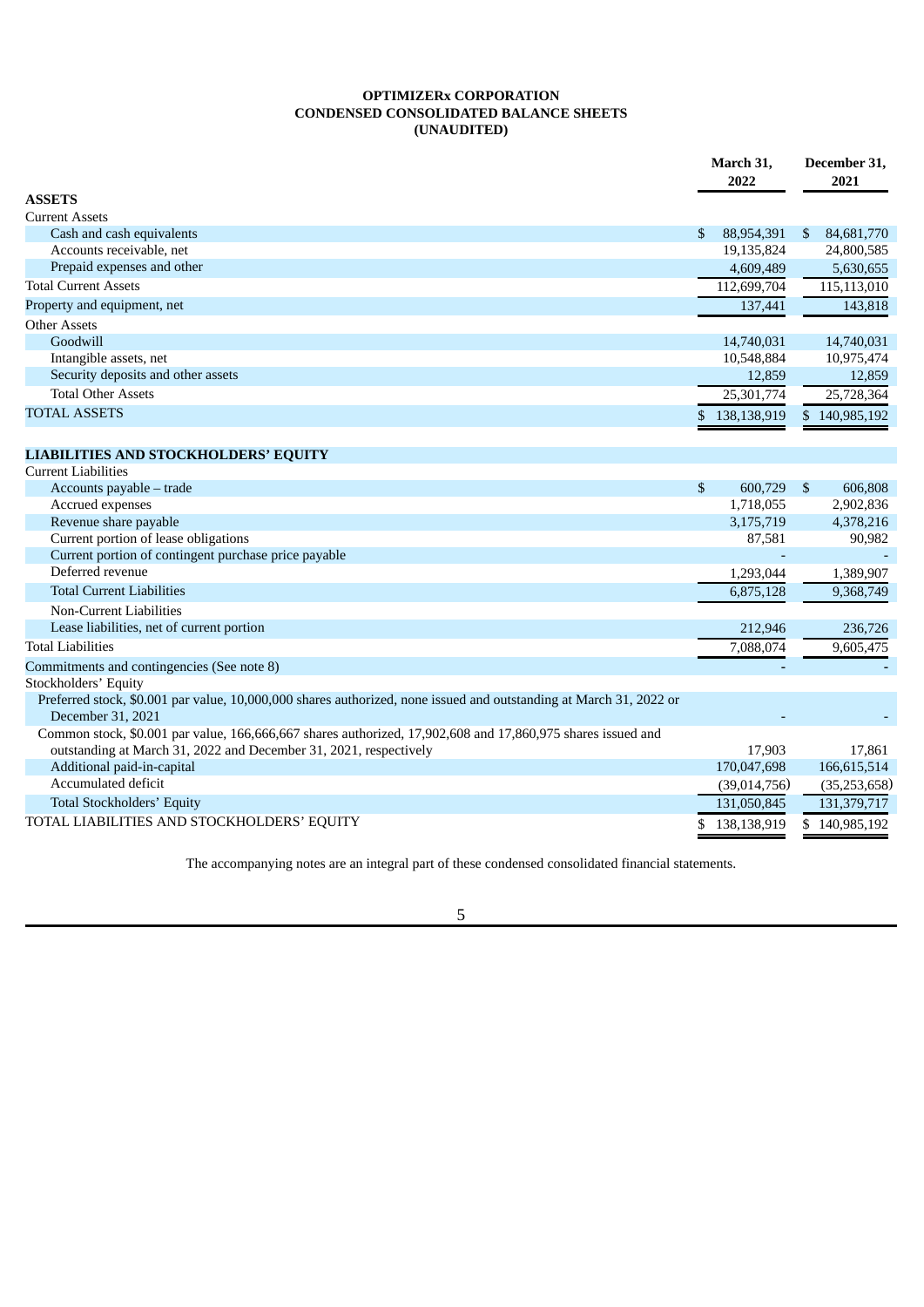# **OPTIMIZERx CORPORATION CONDENSED CONSOLIDATED STATEMENTS OF OPERATIONS (UNAUDITED)**

|                                                           | <b>For the Three Months</b> |             |     |            |
|-----------------------------------------------------------|-----------------------------|-------------|-----|------------|
|                                                           | Ended March 31,             |             |     |            |
|                                                           |                             | 2022        |     | 2021       |
| <b>Revenue</b>                                            | \$                          | 13,731,530  | \$. | 11,229,211 |
| Cost of revenues                                          |                             | 5,629,858   |     | 5,104,603  |
| Gross margin                                              |                             | 8,101,672   |     | 6,124,609  |
|                                                           |                             |             |     |            |
| <b>Operating expenses</b>                                 |                             |             |     |            |
| Salaries, Wages, & Benefits                               |                             | 5,305,866   |     | 3,580,817  |
| Stock-based compensation                                  |                             | 3,174,098   |     | 707,153    |
| Other general and administrative expenses                 |                             | 3,382,809   |     | 2,474,946  |
| Total operating expenses                                  |                             | 11,862,773  |     | 6,762,916  |
| Loss from operations                                      |                             | (3,761,101) |     | (638, 308) |
| Other income                                              |                             |             |     |            |
| Interest income                                           |                             | 3           |     | 931        |
| Loss before provision for income taxes                    |                             | (3,761,098) |     | (637, 377) |
| Income tax benefit                                        |                             |             |     |            |
| <b>Net Loss</b>                                           |                             | (3,761,098) | \$  | (637, 377) |
| Weighted average number of shares outstanding - basic     |                             | 17,878,068  |     | 16,101,837 |
| Weighted average number of shares outstanding $-$ diluted |                             | 17,878,068  |     | 16,101,837 |
| Income (loss) per share $-$ basic                         |                             | (0.21)      |     | (0.04)     |
| Income (loss) per share $-$ diluted                       |                             | (0.21)      |     | (0.04)     |

The accompanying notes are an integral part of these condensed consolidated financial statements.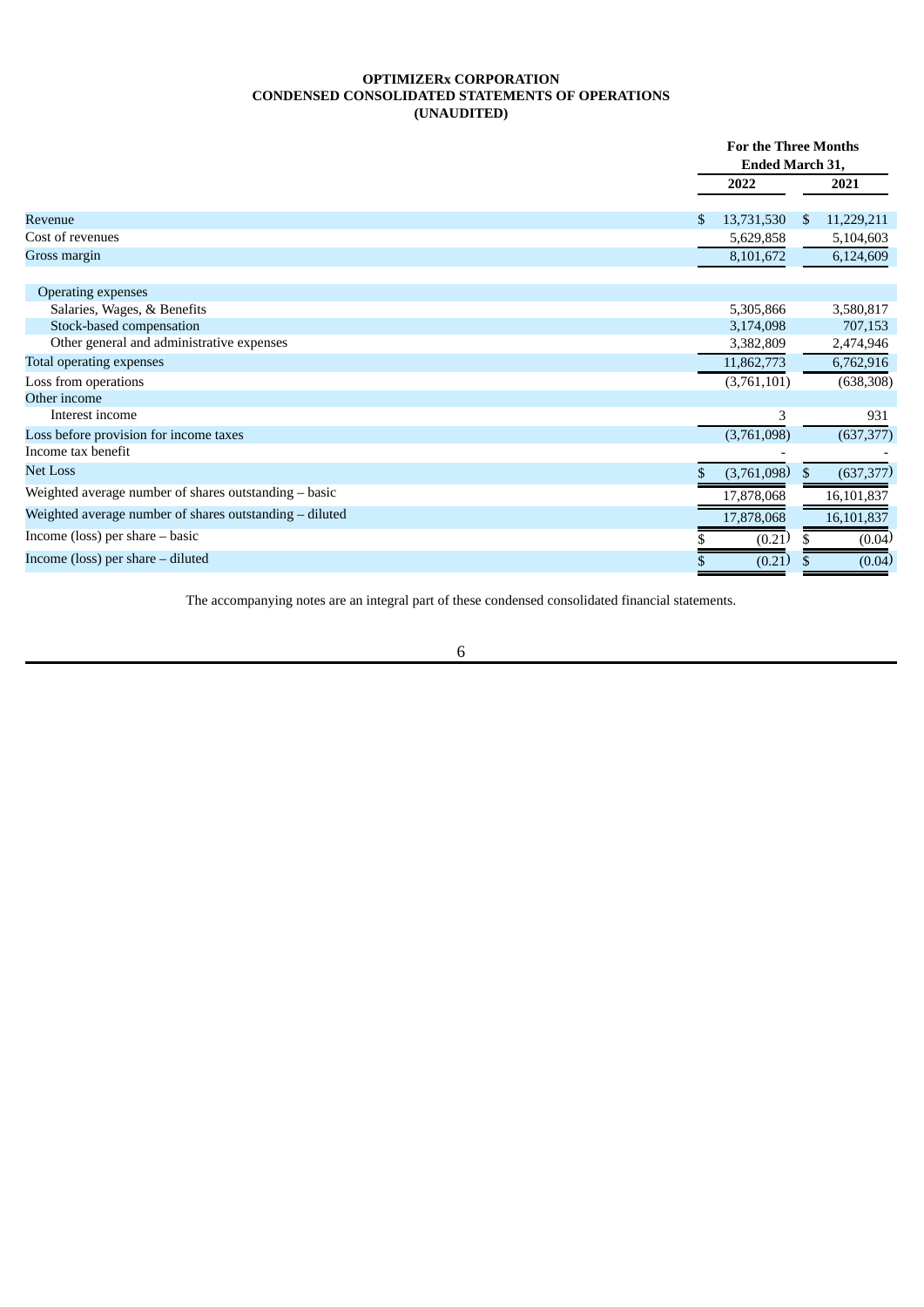# **OPTIMIZERx CORPORATION CONDENSED CONSOLIDATED STATEMENTS OF CASH FLOWS (UNAUDITED)**

|                                                                                 |                        | <b>For the Three Months</b><br><b>Ended March 31,</b> |             |  |
|---------------------------------------------------------------------------------|------------------------|-------------------------------------------------------|-------------|--|
|                                                                                 | 2022                   |                                                       | 2021        |  |
| <b>CASH FLOWS FROM OPERATING ACTIVITIES:</b>                                    |                        |                                                       |             |  |
| Net loss                                                                        | \$<br>$(3,761,098)$ \$ |                                                       | (637, 377)  |  |
| Adjustments to reconcile net loss to net cash provided by operating activities: |                        |                                                       |             |  |
| Depreciation and amortization                                                   | 471,539                |                                                       | 496,321     |  |
| Stock-based compensation                                                        | 3,174,098              |                                                       | 582,159     |  |
| Stock issued for board service                                                  |                        |                                                       | 124,994     |  |
| Provision for loss on accounts receivable                                       | 21,000                 |                                                       | 20,000      |  |
| Changes in:                                                                     |                        |                                                       |             |  |
| Accounts receivable                                                             | 5,643,761              |                                                       | 3,126,815   |  |
| Prepaid expenses and other assets                                               | 1,021,166              |                                                       | 937,083     |  |
| Accounts payable                                                                | (6,079)                |                                                       | (118, 971)  |  |
| Revenue share payable                                                           | (1,202,497)            |                                                       | (1,476,063) |  |
| Accrued expenses and other liabilities                                          | (1, 184, 781)          |                                                       | (1,550,569) |  |
| Operating leases, net                                                           | (2)                    |                                                       | (987)       |  |
| Deferred revenue                                                                | (96, 863)              |                                                       | 162,345     |  |
| NET CASH PROVIDED BY OPERATING ACTIVITIES                                       | 4,080,244              |                                                       | 1,665,750   |  |
| <b>CASH FLOWS USED IN INVESTING ACTIVITIES:</b>                                 |                        |                                                       |             |  |
| Purchase of property and equipment                                              | (14, 480)              |                                                       | (19, 871)   |  |
| Purchase of intangible assets, including intellectual property rights           | (51,271)               |                                                       | (64, 693)   |  |
| NET CASH USED IN INVESTING ACTIVITIES                                           | (65,751)               |                                                       | (84, 564)   |  |
| <b>CASH FLOWS PROVIDED BY FINANCING ACTIVITIES:</b>                             |                        |                                                       |             |  |
| Proceeds from public offering of common stock, net of offering costs            | $\blacksquare$         |                                                       | 70,671,536  |  |
| Proceeds from exercise of stock options                                         | 258,128                |                                                       | 1,120,011   |  |
| Payment of contingent consideration                                             |                        |                                                       | (1,610,813) |  |
| NET CASH PROVIDED BY FINANCING ACTIVITIES                                       | 258,128                |                                                       | 70,180,734  |  |
|                                                                                 |                        |                                                       |             |  |
| NET INCREASE (DECREASE) IN CASH AND CASH EQUIVALENTS                            | 4,272,621              |                                                       | 71,761,920  |  |
| CASH AND CASH EQUIVALENTS - BEGINNING OF PERIOD                                 | 84,681,770             |                                                       | 10,516,776  |  |
| CASH AND CASH EQUIVALENTS - END OF PERIOD                                       | 88,954,391<br>S        | \$                                                    | 82,278,696  |  |
| SUPPLEMENTAL CASH FLOW INFORMATION:                                             |                        |                                                       |             |  |
| Cash paid for interest                                                          | \$                     | \$                                                    |             |  |
| Cash paid for income taxes                                                      | \$                     | \$                                                    |             |  |
|                                                                                 |                        |                                                       |             |  |
| Lease liabilities arising from right of use assets                              | \$                     | \$                                                    |             |  |

The accompanying notes are an integral part of these condensed consolidated financial statements.